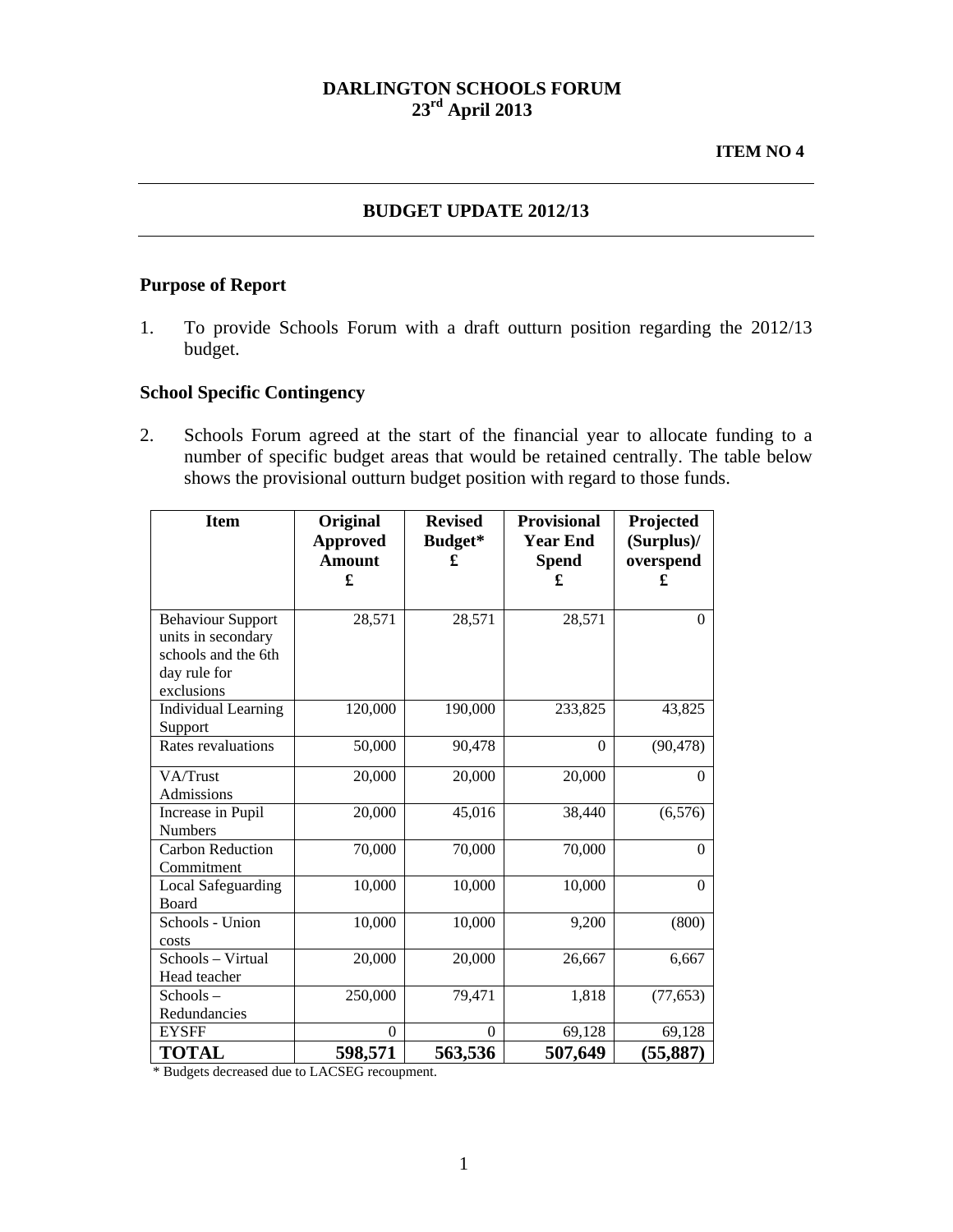- 3. Individual Learning Support. Forum were notified at their February meeting that the budget for Individual learning Support was under pressure and was expected to be overspent by approximately £40,000. The provisional year end figure is therefore very similar to that reported previously.
- 4. Rates Revaluation. This budget was created at the start of the financial year as a contingency for changes in rates charges to schools. The budget was originally set at £50,000 but due to recoupment, decreased proportionately for academy schools. Forum has previously been notified that there would be a saving in this budget of approximately £18,000 due to limited calls upon the remaining balance. This budget has however increased as when schools have converted to academy status the DfE have only recouped rates budgets for academies at the 20% discretionary rate (as that is the amount academies pay) therefore the remaining 80% has been left in the DSG and as a result is unspent.
- 5. Increase in Pupil Numbers. The provisional outturn is in line with the previously reported underspend.
- 6. School Redundancies. The budget at the start of the year was £250,000, but is subject to recoupment therefore the budget has reduced significantly during the year. To date one redundancy payment has been made in relation to the EAL service, therefore the year end projected underspend is £77,653. Further redundancy payments of approximately £15,400 are to be made for the remaining members of staff in the EAL service, which will need to be funded from this underspend in 2013/14. (Due to notice periods the payments were not made in the financial year 2012/13). This leaves a balance of £62,250.
- 7. Forum discussed at their February meeting that as the redundancy contingency had only been contributed to by maintained schools, could the underspend only be allocated to maintained schools, as academy schools will have already received their share through their LACSEG grant. It is proposed therefore that Forum confirm their previous provisional agreement to allocate the underspent redundancy contingency as per appendix 1. Forum should note that if a school converted part way through 12/13 they will receive a share based on the amount of time the school was maintained. The figures have been calculated using the same allocation method as the DfE use in the recoupment formula.
- 8. Virtual Head. Forum were previously notified that this budget would potentially overspend by £5,000 due to the alignment of the contract with the financial year. The final overspend figure is £6,667.
- 9. Early Years Single Funding Formula. Again Forum were notified at their February meeting that the projected overspend on nursery payments to schools was £65,000. The provisional outturn is therefore in line with this projection.
- 10. The overall provisional outturn position at the year end is an underspend of £55,887. This is an improvement of approximately £60,000 on the position reported in February. The main reason for the change is the additional  $\text{\pounds}70,000$  budget received for the 80% rates that was not recouped.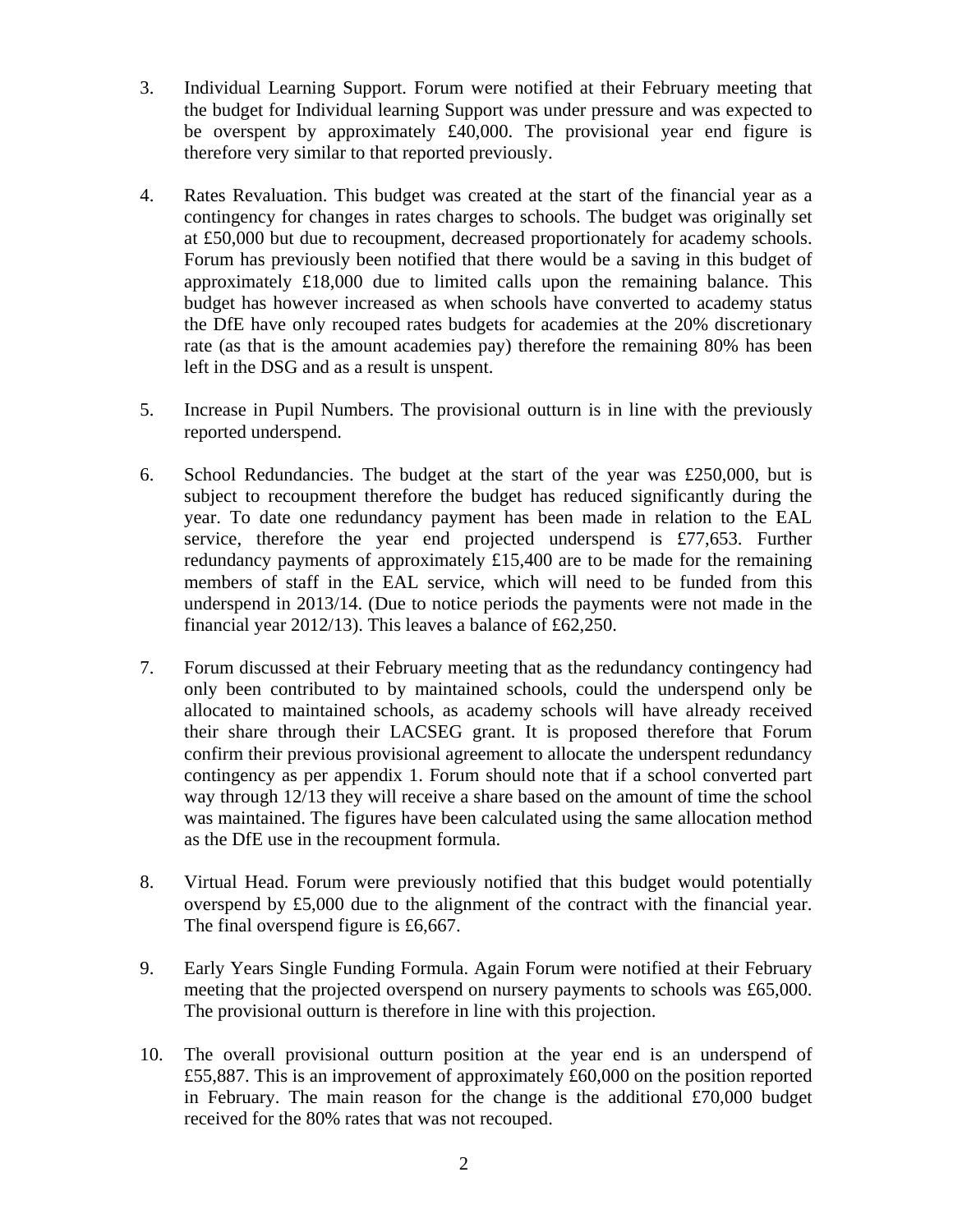#### **Unallocated Funds**

- 11. Forum have made a number of decisions throughout the financial year regarding the unallocated funding within the DSG allocation. The table below shows the net result of these decisions which (as previously reported) resulted in an unallocated budget of £82,421
- 12. As members of Forum will recall, they were notified at the February meeting that a rates refund had been received of approximately £168,000 which was returned to the unallocated DSG budget. This one off refund was to be used to cover the projected overspends in the year with any balance being carried forward.
- 13. It is projected that approximately £95,000 will remain of the refunded rates once the in year pressures in DSG budgets have been taken account of (i.e. PVI nursery payments, SEN, PFI etc.) which will be able for carry forward.
- 14. School Forum agreed at their meeting of  $28<sup>th</sup>$  February 2012 to allocate £70,000 towards secondary school transport to support continuation of the existing transport provision. As the change in policy takes effect in the 13/14 financial year this allocation is unspent as at the end March 2013.

| Item/                                                       |         |  |
|-------------------------------------------------------------|---------|--|
| Progress                                                    |         |  |
| Unallocated 12/13 DSG                                       |         |  |
| Additional DSG from final DFE allocation                    |         |  |
| Carried Forward DSG from 2011/12                            |         |  |
| <b>Total</b>                                                | 538,861 |  |
|                                                             |         |  |
| <b>Agreed Allocations</b>                                   |         |  |
| School transport                                            |         |  |
| <b>Increased Pupil Numbers</b>                              |         |  |
| <b>SEN Budget Pressures</b>                                 |         |  |
| ILS budget pressures                                        |         |  |
|                                                             |         |  |
| <b>Total</b>                                                | 456,440 |  |
|                                                             |         |  |
| <b>Net balance</b>                                          |         |  |
|                                                             |         |  |
| Balance of One off rates refund                             | 94,766  |  |
| SEN Review (Agreed at Forum February 2012)                  |         |  |
| School Transport (Unspent)                                  | 70,000  |  |
| Estimated Surplus in schools specific contingencies (above) | 55,887  |  |
|                                                             |         |  |
| <b>Provisional Budget Surplus</b>                           |         |  |
|                                                             |         |  |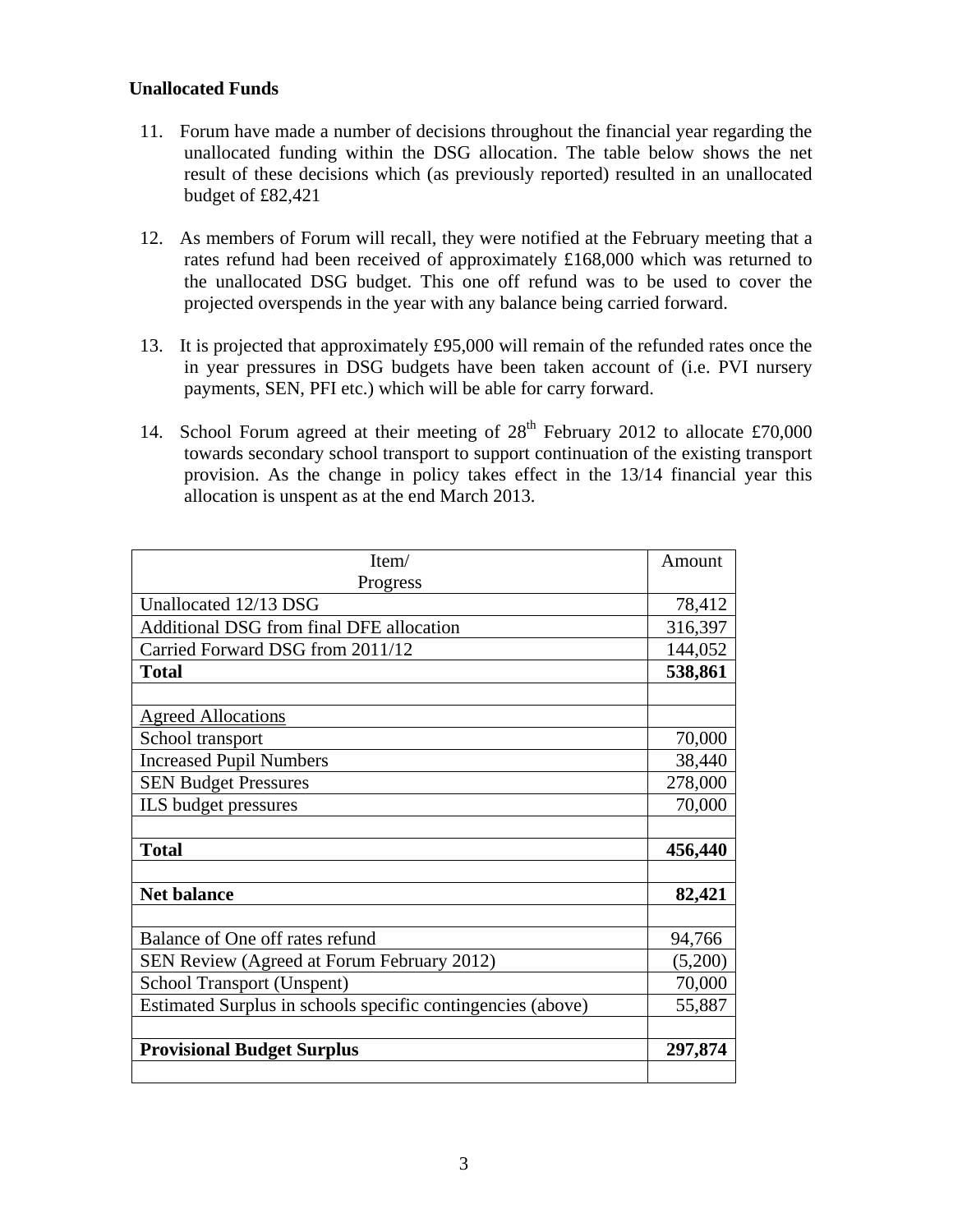- 15. The above table shows an underspend of approximately  $\text{\pounds}298,000$  which will be carried forward into 2013/14 and added to the DSG budget.
- 16. Forum Members should note that although the budget is considerably underspent this has in the main resulted from a rates refund of approximately £170,000 and reduced rates charges £70,000 (resulting from 20% discretionary rate relief) without which the underspend would have been considerably less.
- 17. The rates refund is a one off and therefore will not be available in future years. The reduction in rates charges has been taken account of within the schools budget setting for 2013/14 and hence is part of the reason why there was unallocated resources in the 13/14 budget.
- 18. The two other large underspending areas were the redundancy contingency and the funding allocated to transport. The redundancy contingency has been delegated as part of the school budget shares in 2013/14, therefore this underspend is a one off in 2012/13. Likewise the changes to secondary transport policy come into place in 13/14 therefore this underspend will not apply in 13/14. The areas of overspend are not expected to be pressures this year (at this point) as additional resources have been added into the nursery and SEN budgets.
- 19. Forum will be notified of the final budget position at their June meeting.

## **Use of unallocated funds**

- 20. As noted above the underspend from 2012/13 will be rolled forward into 2013/14. It is proposed that the underspend is allocated as per the following paragraphs.
- 21. The £77,653 unused redundancy contingency be allocated against outstanding redundancy costs within the EAL service, with the balance being paid to contributing schools as per appendix one.
- 22. Forum members will recall that it was agreed after the February School Forum that £15,000 would be allocated to the School Sports Partnership. This funding will be taken from the carry forward amount.
- 23. It is proposed that the £70,000 unspent school transport funding be held in 2013/14 for the same purpose. Actual funding requirements for 2013/14 are yet to be finalised, therefore this funding can be used to offset any additional costs or used to lower contributions in future years.
- 24. This will leave approximately  $£ 127,000$  for Forum to allocate as they see fit.

#### **Pupil referral Unit & Home & Hospital Service**

25. The above figures do not include any underspend on the budgets allocated to the Pupil Referral Unit or the Home and Hospital service in 2012/13.